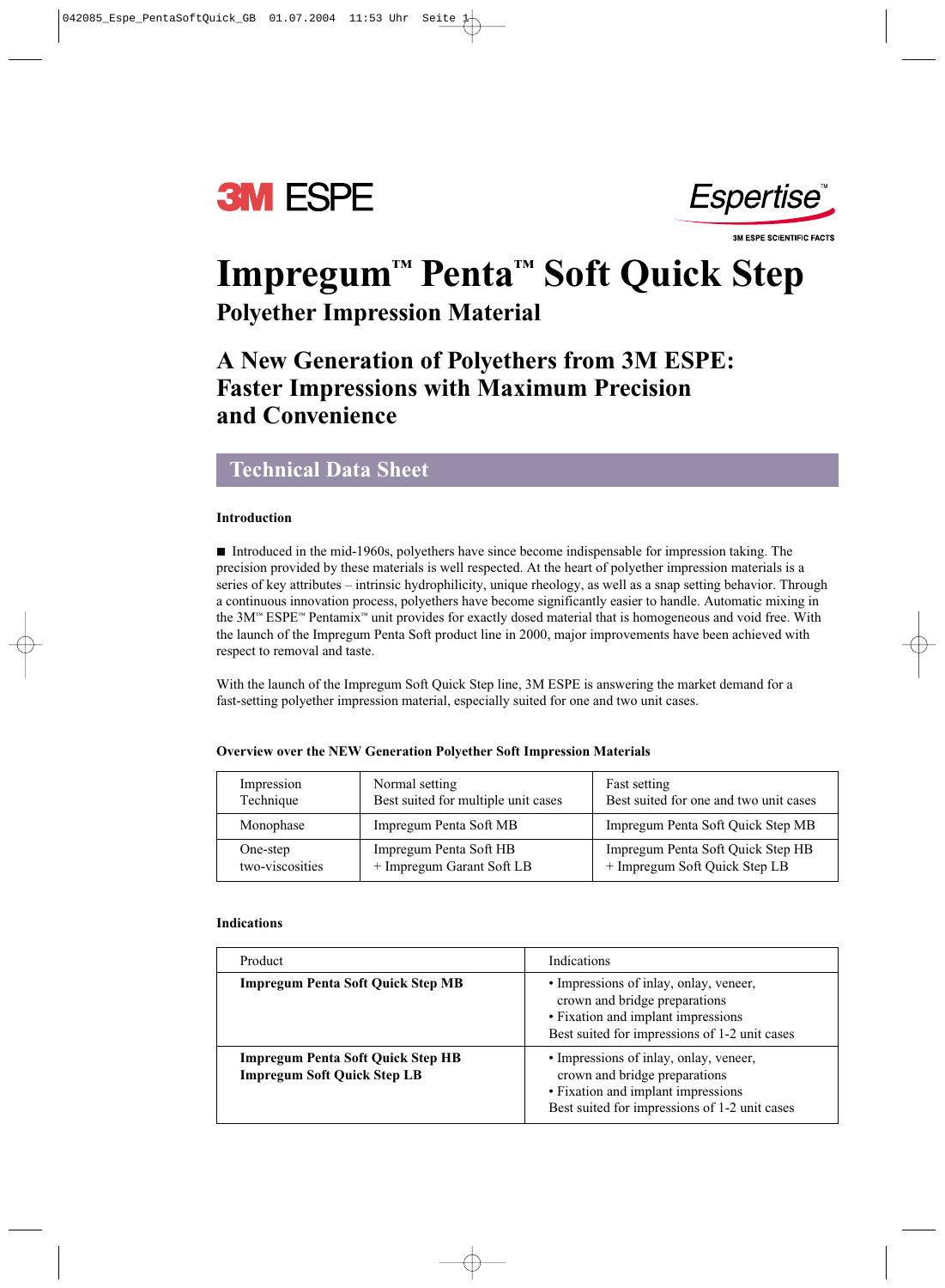# **Working Time Setting Time in Mouth max. 1:00 min 3:00 min**

**Reduced Working and Setting Times with Impregum Soft Quick Step Materials**

■ The new Impregum™ Soft Quick Step from 3M ESPE products have a maximum working time of 1 minute and a setting time in the mouth of 3 minutes. For those who previously used 3M ESPE polyether materials, this results in considerable time savings of at least one-third.

#### **Composition**

n The following table provides an overview of the qualitative composition of the fast-setting 3M ESPE polyether materials:

| <b>Base</b>                          | Catalyst                                      |  |  |
|--------------------------------------|-----------------------------------------------|--|--|
| Polyether macromonomer               | Initiator (cationic polymerization initiator) |  |  |
| Fillers                              | <b>Fillers</b>                                |  |  |
| Plasticizer (high and low viscosity) | Plasticizer                                   |  |  |
| Pigments                             | Pigments                                      |  |  |
| Peppermint Flavorings                |                                               |  |  |
| Triglycerides                        |                                               |  |  |
| Accelerators                         |                                               |  |  |

The composition differs from the Impregum™ Soft products from 3M ESPE primarily in the accelerator components. The effective formula, which ensures easier removal and better taste, than earlier generation polyethers remains the same.

#### **Initial Clinical Results: Internal 3M ESPE Application Test**

The Impregum Soft Quick Step products were used by 67 dentists in the United States, Germany, Switzerland, France, Italy and the United Kingdom as part of a 2-months clinical application program.

During the test period, the dentists produced a total of 1330 precision impressions; of these, 664 were taken with Impregum Penta Soft Quick Step MB and 660 with Impregum Penta Soft Quick Step HB / Impregum Soft Quick Step LB. Both materials were primarily used to produce impressions for full crown, inlay/onlay implant and bridge restorations.

The new polyether materials received very favorable clinical ratings from the dentists. They offer the same high level of quality as the earlier 3M ESPE polyether materials, but with the added significant benefit of setting quickly.

In particular, the detail reproduction of the impressions and the optimal fit of the completed restorations are worth noting. With respect to these two criteria, 97% of all impressions were rated excellent or good.

Impregum Penta Soft Quick Step products are suitable for use with all standard tray types, both metal and plastic varieties.

The dentists would use the new materials in the future for approximately one half to two thirds of their polyether impressions (and the existing polyether materials for one third to one half), primarily for small clinical cases preferably for  $1 - 2$ , but with up to 3 preparation units.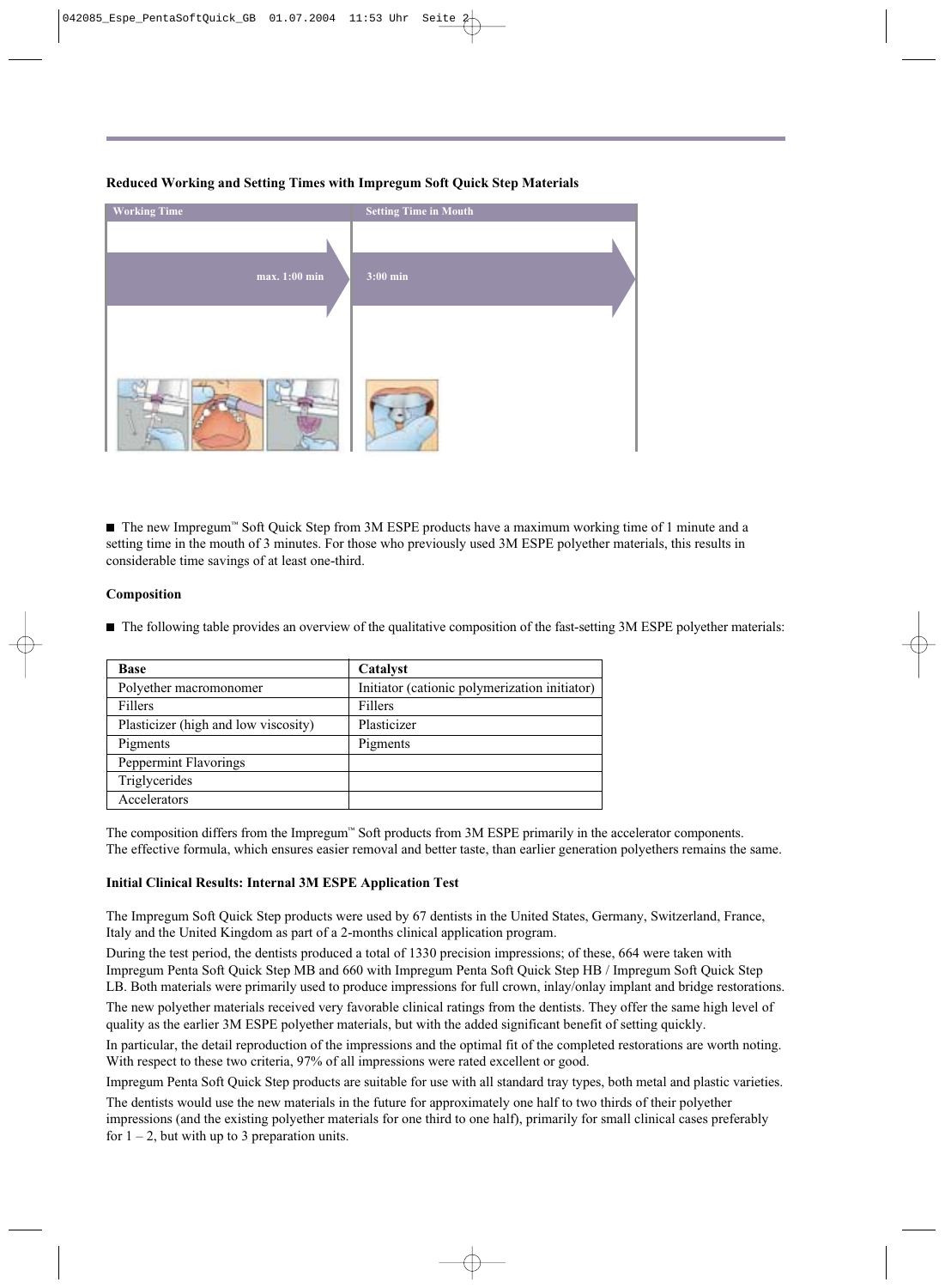#### **Clinically Relevant Characteristics**

#### **Discussion**

Impression materials have to meet exacting requirements in order to reproduce preparations in the moist environment within the mouth with precision and true to dimension.

The key material properties include:

- Hydrophilic behavior prior to setting
- Excellent rheological properties/flow behavior throughout the working time
- Clinically comfortable setting behaviour
- Dimensional accuracy

These parameters will be discussed in the following sections.

#### **I. Hydrophilicity – Clinically Relevant During Syringing**

The hydrophilicity of an impression material contributes significantly to the precision and reproduction of detail. Most of the materials available on the market today are labelled hydrophilic. However, they are subject to considerable, highly relevant clinical differences:

3M ESPE polyether materials are hydrophilic by the nature of their chemical makeup. This ensures that from the time the polyether is mixed until it sets, it is characterized by its tendency to favour moist surfaces, such as a preparation, and achieve precise reproductions. This is also known as intrinsic hydrophilicity.

By contrast, silicone impression materials, which are intrinsically hydrophobic, have to be made hydrophilic by adding surfactants, which are surface-active additives. This has several disadvantages. For one, when a impression material with surfactant comes into contact with moisture, the surfactant has to "migrate" to the surface. This prevents the hyrophilicity from fully developing at the very first contact with moisture. However, hydrophilicity is necessary when the material flows, e.g. while syringing or when seating the tray. At this very moment new surface of impression material is generated which is in contact with saliva. This is the point in time when hydrophilicity is needed for clinical success.

A frequently used method to determine the hydrophilicity is the contact angle measurement. This is very easy to do and widely used on impression materials after they have set. But – is a measurement of the set material really clinically relevant? As outlined before, hydrophilicity is most important during syringing and seating the tray. Therefore in recent studies [2, 3, 4] contact angles were conducted on impression materials in the unset stage, i.e. during the working time. Latest results are illustrated in the following diagram. [10]

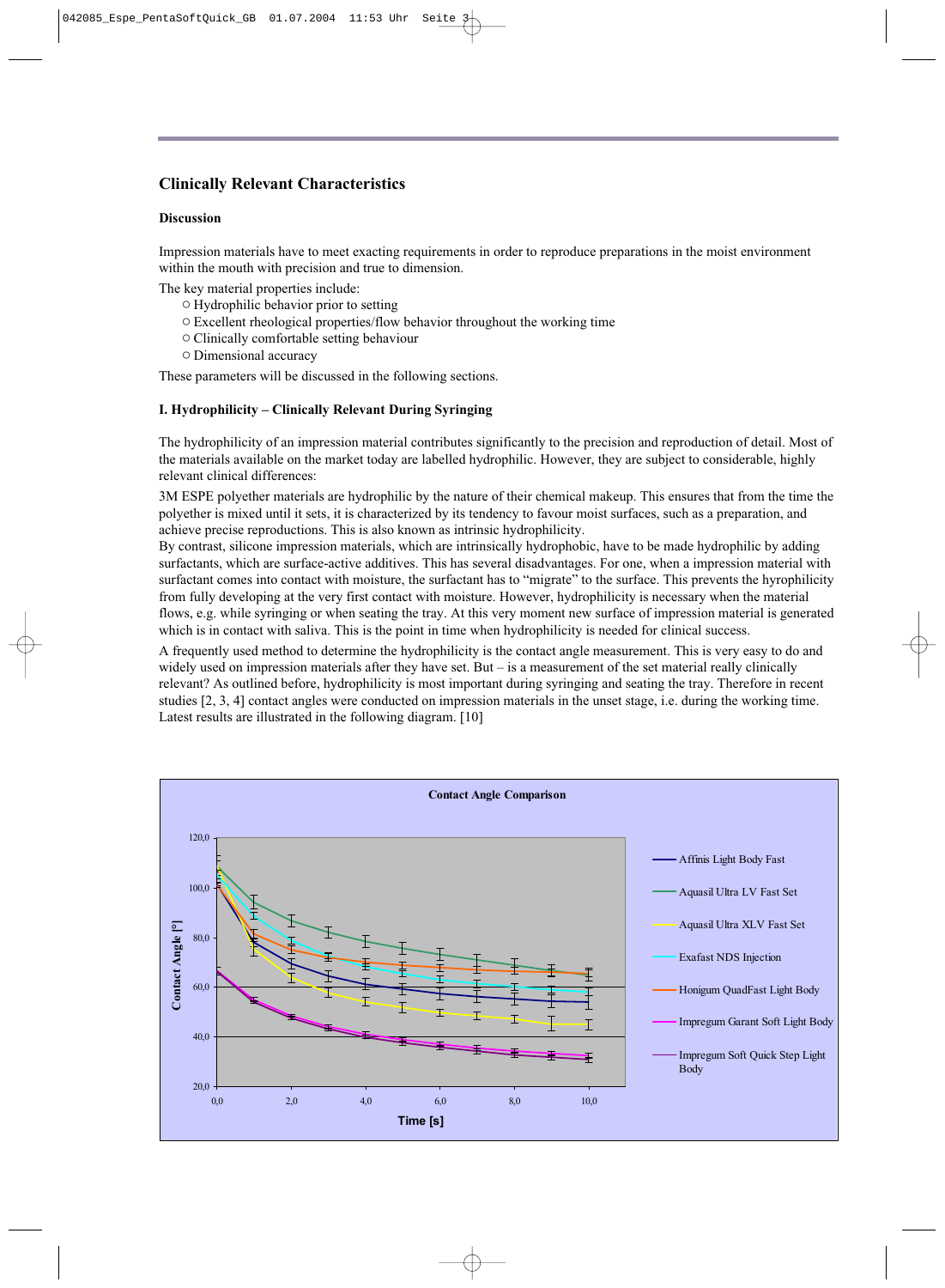During the working time at 45 seconds after start of mixing, a drop of water was placed on the impression material, and the contact angle of the drop was measured. The data is shown in one second increments.

For the entire observation period, the Impregum™ Garant™ Soft Light Body and Impregum Soft Quick Step Light Body polyether materials from 3M ESPE exhibited significantly lower contact angles, and thus significantly higher hydrophilicity in the unset stage than all silicone materials that were measured. It is important to point out the initial hydrophilicity – the hydrophilicity at 0 seconds (first contact of water with material). At this point in time the initial contact angle of the Polyether materials is more than 30 degrees lower than those obtained for VPS materials. The results clearly reflect the chemical differences and support recent studies by Mondon, Rupp, Geis-Gerstdörfer et al. [2, 3, 4] and Walker et al. [7]. This might result into better clinical performance in the presence of moisture.

#### **II. Flow Properties – Clinically Relevant During Entire Working Time**

In addition to hydrophilicity, impression materials also require special rheological properties in order to ensure optimal wetting of the preparation surface areas after syringing around the preparations. The syringed impression material is pushed into the critical areas by the compression exerted by the tray material when the tray is inserted. With the exception of the two step putty wash technique, the applied compression is very low, especially in case of a deep sulcus or undercut areas, or when using techniques such as the dual arch technique.

For a study to be clinically relevant, the point in time when the flow properties are analysed also has to be considered. For example, a light or medium body material is applied to the preparation at the beginning of the working time, but the material is finally placed around the preparation at the end of the working time when the tray is seated.

A sophisticated method for analysing flow properties is the Shark Fin test. [8]. To simulate more clinically relevant compression, the test was altered by reducing the weight of the device. Two test series were carried out for each material: Compression was applied 25 seconds after mixing begins (Test 1) and at the end of the working time indicated by the manufacture. The results of the study involving seven light body precision impression materials are illustrated in the following graph [9].



Both polyether impression materials exhibit significantly better flow properties than the VPS materials, at the beginning as well as at the end of the working time. It is also important to note that the flow properties of the polyether materials remain comparatively throughout the working period.

This can be explained with the snap-set behaviour, which is typical for polyether impression materials, they offer a characteristic profile which is particularly suitable for clinical use. This is shown in the following graph: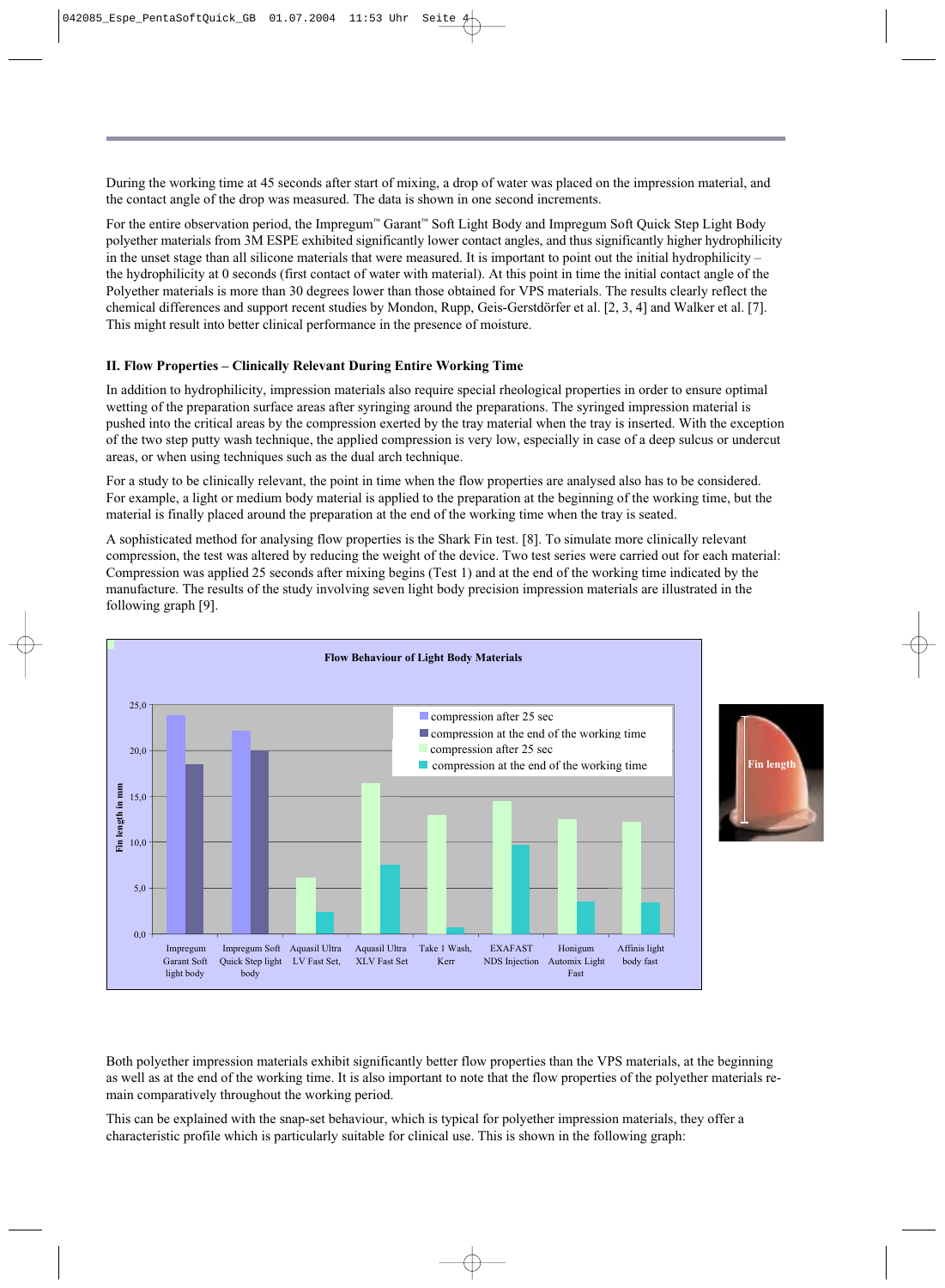

The brief transition between working time and setting, which is typical for polyether, is referred to as Snap Set.

#### **III. Reproduction of Detail – Clinically Relevant Conditions**

Numerous studies were able to demonstrate that polyether materials achieve a particularly good reproduction of details, especially under clinically relevant moist conditions. [5, 6, 7]

Not only in clinical dentistry, but also in scientific research inside and outside the dental field, polyether is usually preferred over silicone to produce models with optimal reproduction of detail. For instance, polyether materials are most often used for the replica technique.  $[12 - 15]$ . Alternatively, SEM evaluations can be done by investigating polyether impressions directly. [6]